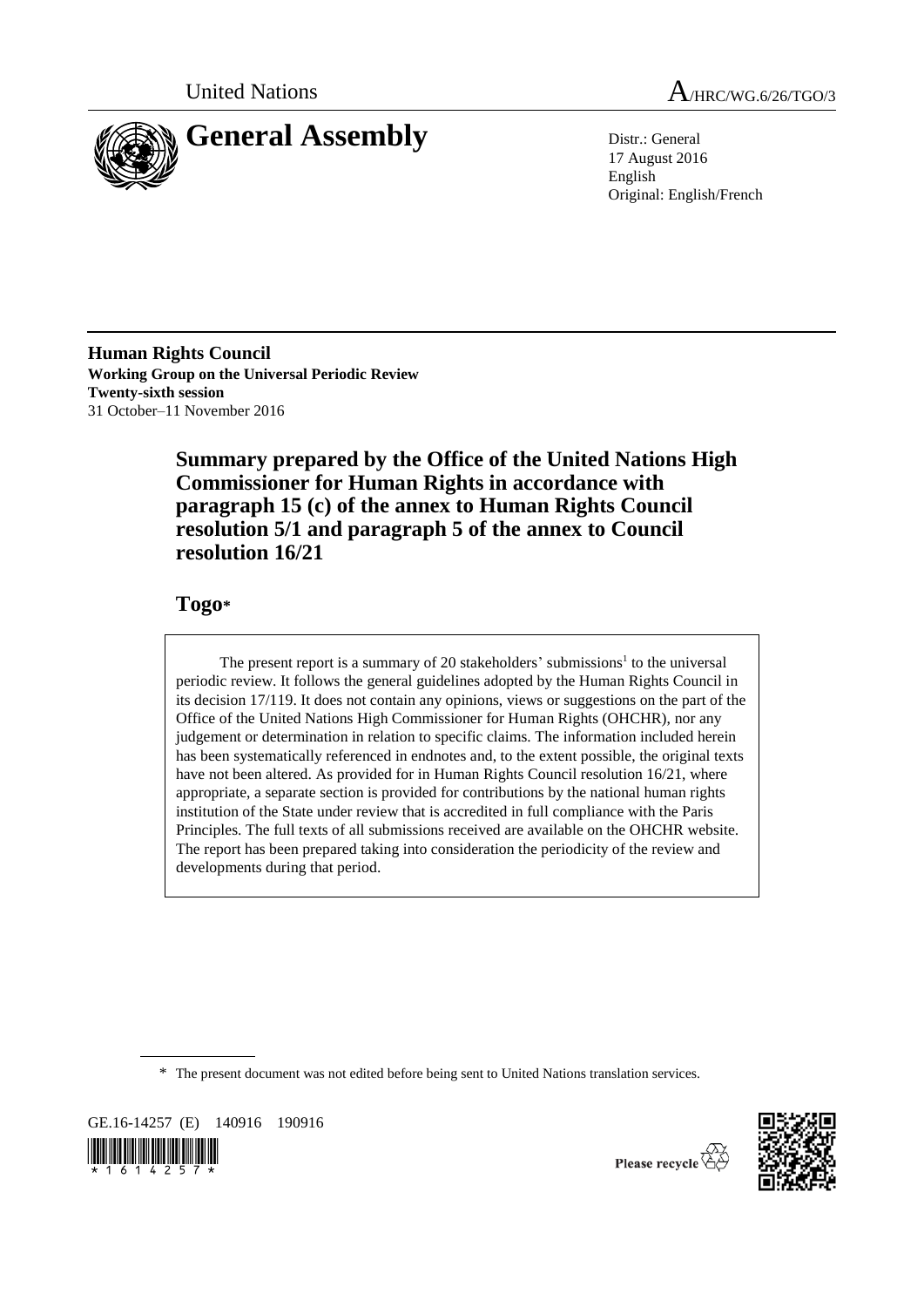# **I. Information provided by the national human rights institution of the State under review accredited in full compliance with the Paris Principles**

1. The National Human Rights Commission of Togo (NHRC) noted the progress made in the domestic legal framework since the first universal periodic review of Togo, in particular the adoption of a law on legal aid, the revision of the Personal and Family Code, the ratification of the International Convention for the Protection of All Persons from Enforced Disappearance and the adoption of a new Criminal Code.<sup>2</sup>

2. The NHRC recommended that Togo continue the process of ratifying international human rights instruments and bring its domestic legislation into line with its international obligations.

3. The NHRC was concerned at the delay with the adoption of the organic law on the organization of the judiciary, the Code of Criminal Procedure, the law on the social protection of persons with disabilities and the decree to implement the law on legal aid.

4. The NHRC noted a number of obstacles to the completion of its mission, such as a lack of collaboration with government agencies and inadequate financial, material and logistical resources. It recommended that its grant be substantially increased to reinforce its operational capacities.

5. The NHRC regretted the under-representation of women in decision-making bodies. It recommended the adoption of a law on gender equality.

6. The NHRC expressed concern at the extent of the phenomenon of mob justice.

7. The NHRC noted the efforts made by Togo to combat torture and ill-treatment through the organization of training courses for criminal investigators and prison officials. However, the NHRC regretted that the definition of torture included in the Criminal Code is not in line with the definition given in the Convention against Torture and Other Cruel, Inhuman or Degrading Treatment or Punishment and that the crime is subject to statutory limitations.

8. According to the NHRC, the prison policy of Togo has improved since 2005 under the Emergency Programme to Support the Prison Sector, with an increase in the prison administration budget of 87.5 per cent, the recruitment and deployment of male and female security officers and training courses for criminal investigators.<sup>3</sup> However, there has been little improvement in the conditions of detention.<sup>4</sup> The food ration is one meal per day, and overcrowding and unsanitary conditions remain problems in the majority of prisons. Furthermore, detainees do not have adequate health-care coverage.<sup>5</sup> The NHRC recommended that the conditions of detention be brought into line with the minimum standards.

9. While welcoming the appointment of children's judges, the NHRC noted some shortcomings, in particular the fact that the National Committee on the Rights of the Child provided for by the Children's Code of 2007 has not yet been established, the persistence of forced marriage and other forms of violence and the inadequate child protection system. The NHRC recommended organizing training courses for children's judges, setting up facilities for the education of children in difficult or dangerous circumstances and expediting the process of establishing the National Committee on the Rights of the Child.<sup>6</sup>

10. The NHRC welcomed the adoption of the 2011 law establishing the conditions for exercising the right to freedom of assembly and demonstration, the 2013 amendment to the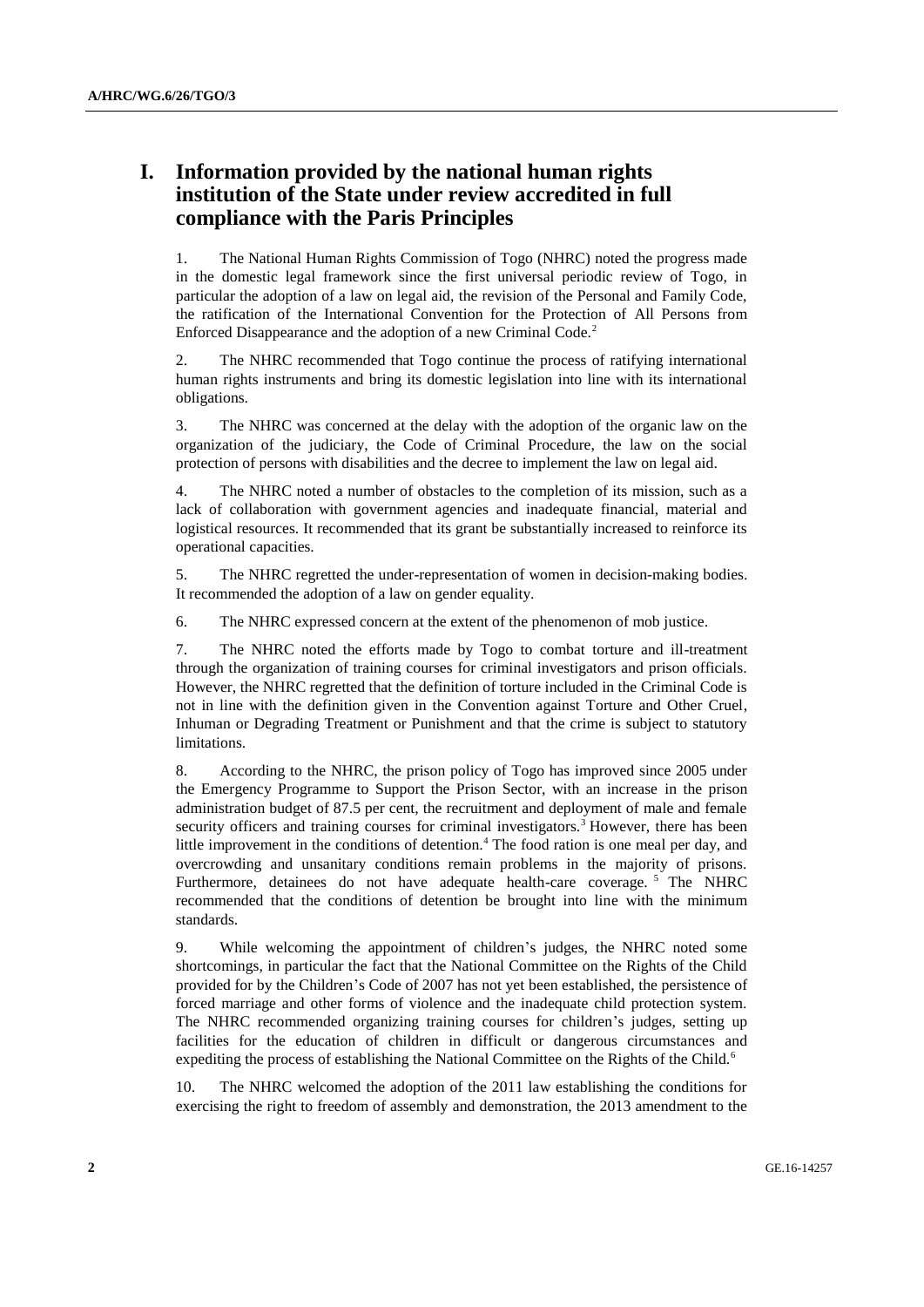organic law on the High Authority for Broadcasting and Communications and the 2016 adoption of the law on freedom of access to information and public documentation. However, the NHRC was concerned that neither the administrative authority nor organizers comply with the law on peaceful public demonstrations. The Commission recommended ensuring compliance with this law.

11. While welcoming the accelerated growth and employment promotion strategy, the NHRC nevertheless noted food accessibility problems.<sup>7</sup>

12. While welcoming the Work Integration and Employment Support Programme, the NHRC noted that most companies in the export-processing zone do not follow the work rules. The NHRC recommended taking measures to make companies in the exportprocessing zone assume their social responsibility in terms of human rights.

13. The NHRC noted the measures taken to improve the right to health, such as health insurance for government officials, subsidies for caesarean section operations and the construction of new hospitals and health centres. However, it noted challenges in terms of availability and accessibility.

14. With regard to the right to education, the NHRC observed the increase in the number of primary and secondary teachers.

15. The NHRC recommended taking measures to improve the accessibility of persons with disabilities to infrastructure and to ensure that they received adequate training and education.

## **II. Information provided by other stakeholders**

## **A. Background and framework**

#### **1. Scope of international obligations**<sup>8</sup>

16. Association Femme Plus-Togo (AFPT) recommended the ratification of the Optional Protocol to the Convention on the Elimination of All Forms of Discrimination against Women.<sup>9</sup>

#### **2. Constitutional and legislative framework**

17. Several stakeholders welcomed the adoption of the new Criminal Code, <sup>10</sup> the Personal and Family Code<sup>11</sup> and the law on legal aid.<sup>12</sup>

18. AFPT noted that spousal violence has not been incorporated into the new Criminal Code.<sup>13</sup> JS11 and AFPT recommended the adoption of a specific law prohibiting violence against women in which consideration is given to prevention and support for victims.<sup>14</sup>

#### **3. Institutional and human rights infrastructure and policy measures**

19. Amnesty International (AI) recalled that Togo accepted recommendations aimed at strengthening the NHRC.<sup>15</sup> However, a law adopted in 2016 enabled the President of Togo to appoint its members without parliamentary oversight. In addition, in 2012, the President of the Commission received threats after he refused to endorse an allegedly falsified report. <sup>16</sup> AI and JS3 recommended that Togo adopt measures to guarantee the full independence and impartiality of the NHRC, ensure that the members' nomination process is transparent and subject to independent oversight, $17$  and make the Commission's findings publicly available.<sup>18</sup>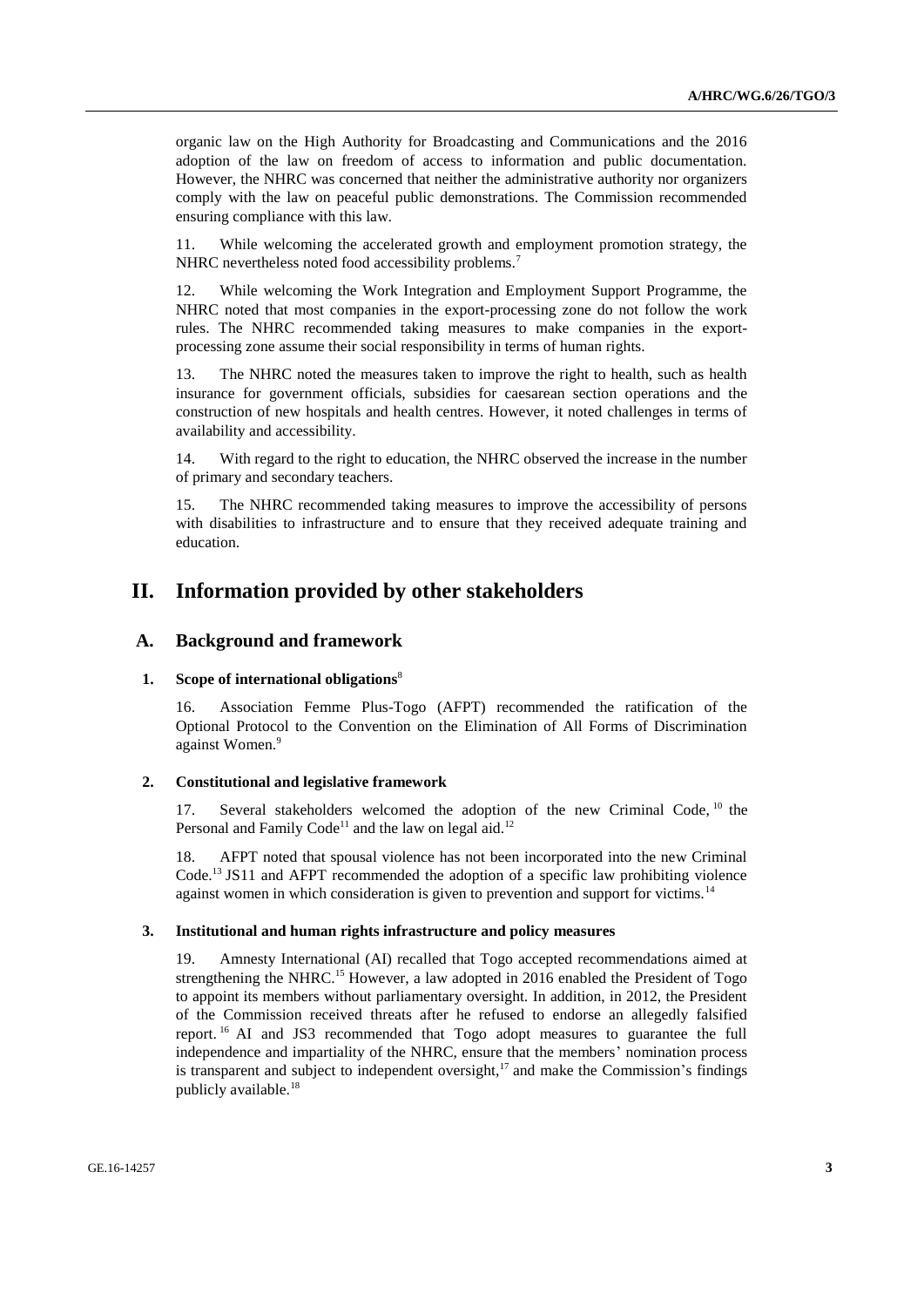20. JS3 welcomed the amendment of the organic law on the NHRC, pursuant to which it incorporated the national preventive mechanism against torture.<sup>19</sup> AI was concerned about the independence of the national preventive mechanism.<sup>20</sup>

21. AFPT noted that inadequate resources have been allocated to NHRC offices for activities in the field.<sup>21</sup>

22. JS9, JS11 and JS12 recommended establishing the National Committee on the Rights of the Child.<sup>22</sup>

## **B. Cooperation with human rights mechanisms**

#### **1. Cooperation with treaty bodies**

23. JS9 recommended empowering the interministerial committee for the preparation of reports and providing it with the resources necessary to realize its mandate.<sup>23</sup>

#### **2. Cooperation with special procedures**

24. JS5 recommended that Togo extend a standing invitation to Special Procedures.<sup>24</sup>

## **C. Implementation of international human rights obligations, taking into account applicable international humanitarian law**

#### **1. Equality and non-discrimination**

25. According to AFPT, the patriarchal system gives men privileged access to land, in particular with regard to inheritance. Women who inherit are left without plots of land that they can manage as their property.<sup>25</sup> AFPT recommended removing all discriminatory legal provisions from the Family Protection Code.<sup>26</sup> AFPT expressed similar concerns and noted that female victims face great difficulties in accessing justice.<sup>27</sup> AFPT recommended improving access to justice for women through legal aid and adopting a land code in which women's rights are taken into consideration.<sup>28</sup>

26. JS2 recommended taking legislative and regulatory measures to ensure equal opportunities for persons with disabilities, including women, with regard to inheritance.<sup>29</sup>

27. AFPT recommended expediting the implementation of the plan of action for the national policy on gender equity and equality and establishing a national system to gather information on gender-based violence.<sup>30</sup>

28. As to women's rights, JS10 was concerned that the Nationality Code does not allow women to transmit their nationality to a foreign spouse on an equal footing with men.<sup>31</sup> JS10 recommended the deletion of the discriminatory legal provisions in the Code, which would allow women to enjoy full equality in terms of the transmission of their nationality to children and spouses and ensure that they do not automatically lose their nationality at the end of a marriage.<sup>32</sup>

29. JS9 acknowledged the efforts that Togo has made with regard to birth registration, including the strategic plan for the period 2013-2017 and the capacity-building of those involved in the registration system.<sup>33</sup> However, it regretted that some judges impose a quota. <sup>34</sup> JS9 recommended the development and implementation of a policy for the systematic registration of all births in both rural and urban areas.<sup>35</sup> JS12 recommended simplifying and consolidating civil registration procedures.<sup>36</sup> Istituto Internazionale Maria Ausiliatrice (IIMA) recommended that campaigns be organized to raise awareness of the importance of birth registration.<sup>37</sup>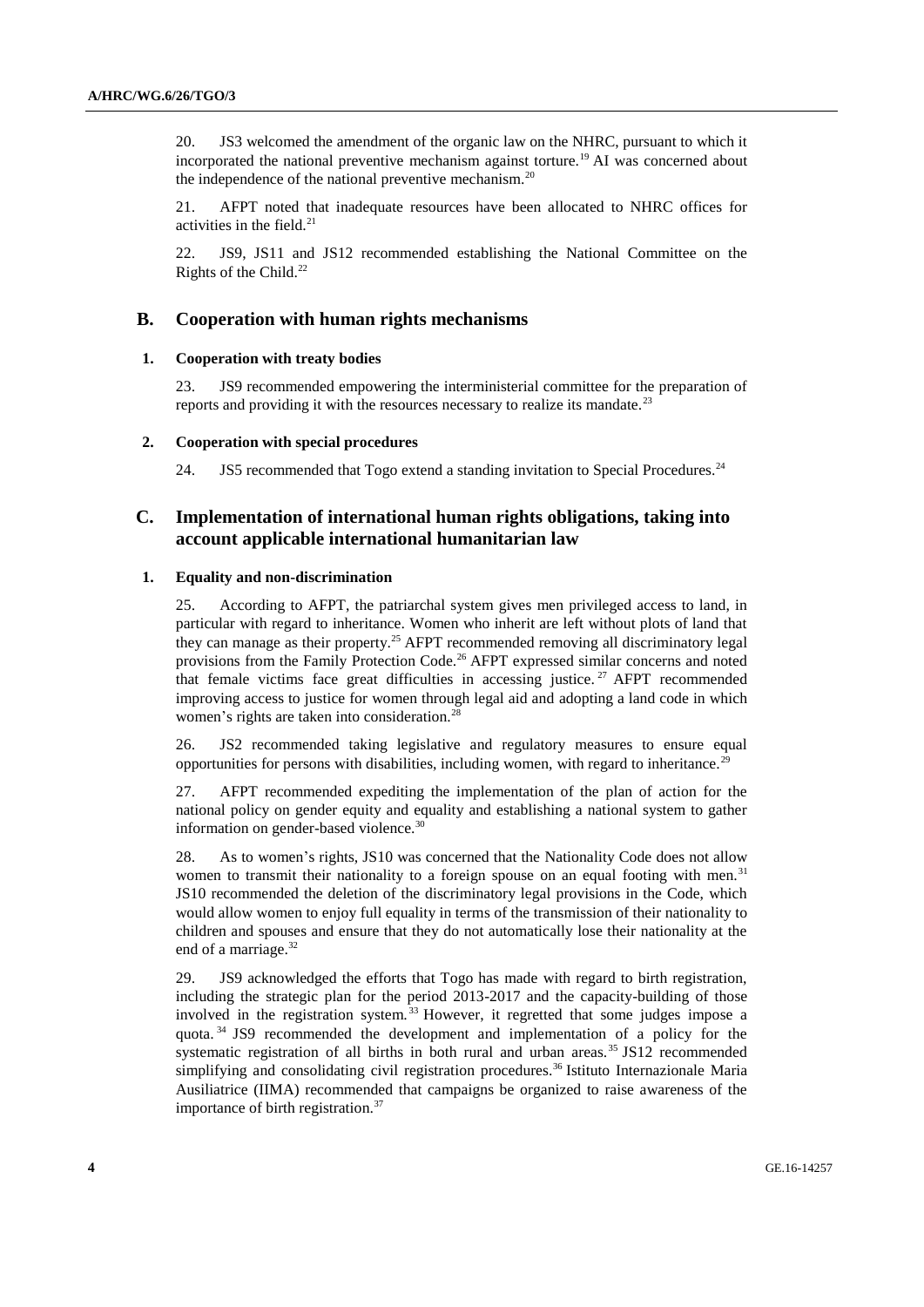30. IIMA recommended eradicating all forms of discrimination against children, including those living with  $HIV/ALDS$ .<sup>38</sup>

31. JS2 recommended that at least 10 per cent of offers of employment be made to persons with disabilities.<sup>39</sup>

32. AI noted that the revised Criminal Code increases penalties against consensual same-sex sexual relations<sup>40</sup> and that LGBTI persons face harassment and arbitrary detention by the security forces on the basis of their sexual orientation.<sup>41</sup> JS1 and AFPT also noted that LGBTI persons experience discrimination. <sup>42</sup> JS1 recommended that legislation be amended to include sexual orientation and gender identity as prohibited grounds of discrimination and that consideration be given to the decriminalization of sexual relations between consenting adults of the same sex. <sup>43</sup> AFPT and JS1 made similar recommendations.<sup>44</sup>

#### **2. Right to life, liberty and security of the person**

33. World Coalition (WC) noted that in 2015, the Parliament passed a law for the accession of Togo to the Second Optional Protocol to ICCPR.<sup>45</sup> WC and JS recommended accession to the Second Optional Protocol to ICCPR.<sup>46</sup>

34. JS7 was satisfied that the new Criminal Code no longer provided for the death penalty. JS7 recommended that the new Code of Criminal Procedure be adopted as soon as possible in order to bring it into line with the new Criminal Code.

35. JS7 was concerned at the existence of mob justice and the fact that Togo has not taken adequate measures to ensure the safety of the population.<sup>47</sup> JS7 recommended that support be given to the work of human rights organizations in countering mob justice and that measures be taken to prosecute perpetrators.<sup>48</sup>

36. AI noted that Togo has adopted a revised Criminal Code which criminalizes torture.<sup>49</sup> However, the definition incorporated is not in line with the Convention against Torture. In addition, despite recommendations supported, <sup>50</sup> Togo has not revised its Criminal Procedure Code to build in legal safeguards against torture including ensuring that detainees have access to a lawyer promptly after being deprived of their liberty.<sup>51</sup>

37. AI, JS3 and JS14 recommended that the new Criminal Code be revised to bring the legal definition of torture into line with the definition given in the Convention against Torture and in particular to stipulate that the crime of torture is not subject to statutory limitations.<sup>52</sup>

38. AI indicated that, despite recommendations supported,<sup>53</sup> Togo has failed to bring suspected perpetrators of torture or unlawful killings to justice.<sup>54</sup>

39. JS14 recommended taking measures to investigate allegations of torture and illtreatment and to bring perpetrators to justice.<sup>55</sup>

40. JS3 recommended that the alleged perpetrators of the acts of torture and ill-treatment cited in the 2012 NHRC report be brought to justice and that measures be taken to rehabilitate the victims.<sup>56</sup>

41. According to AI, torture and ill-treatment are regularly used by the security forces at the time of the arrest and during pretrial detention to extract confessions. <sup>57</sup> AI recommended that Togo implement the recommendation supported during its first UPR, by building in legal safeguards against torture, such as the right to legal counsel as soon as the person is deprived of liberty and substituting pretrial detention with non-custodial measures unless strictly necessary.58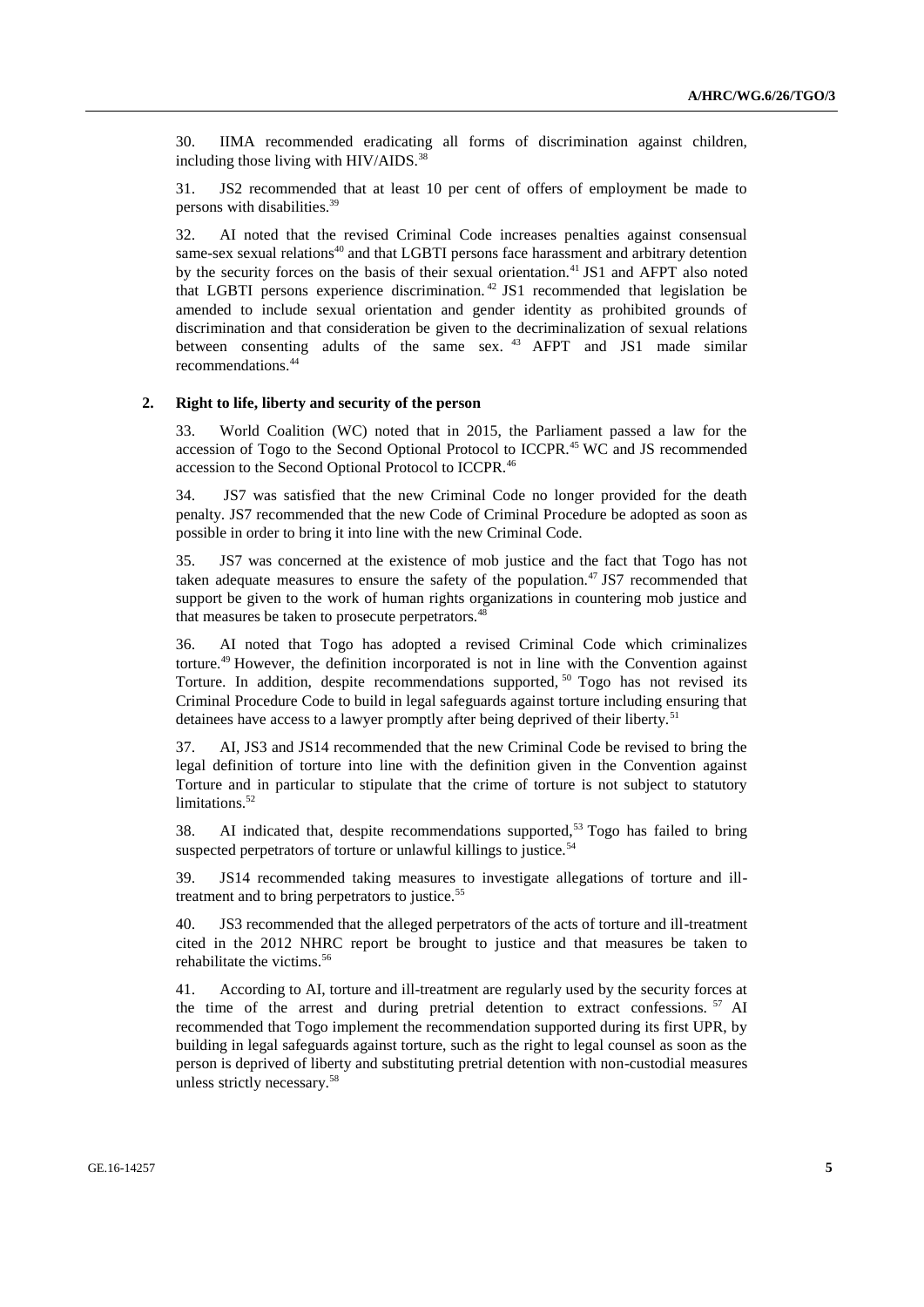42. AI noted that despite recommendations accepted by Togo<sup>59</sup>, prisons remain overcrowded and prison conditions fail to meet international human rights standards. According to statistics, 157 people died in detention between 2012 and 2015, mostly from preventable or curable diseases. Female detainees are not guarded by female prison officers at all times, although female guards perform certain functions, such as body searches.<sup>60</sup>

43. JS3 noted that, despite the efforts made by Togo, its 12 prisons also have hygiene and food problems, and detainees sleep directly on the floor.<sup>61</sup> JS7 reported that, at Lomé civil prison, the food ration for detainees remains deplorable. $62$ 

44. JS3 reported that the conditions of custody are sometimes degrading. For example, in July 2015, a young girl held in the same cell as men at Djidolé police station was forced to relieve herself in a pot in front of others.<sup>63</sup>

45. AI and JS14 recommended that Togo implement the recommendation supported during its first UPR, namely to develop a strategy to reduce prison overcrowding and ensure that all persons deprived of their liberty are held in humane conditions in line with the United Nations Basic Principles for the Treatment of Prisoners.<sup>64</sup>

46. AFPT reported that, according to a demographic study, 11 per cent of women in Togo have experienced sexual violence, $65$  and the institutions in charge continue to deal with incidents ineffectively.<sup>66</sup> AFPT recommended the adoption of a specific law on violence against women in which prevention and support for victims are taken into account as well as the establishment of a national system to gather information on gender-based violence.<sup>67</sup>

47. JS9 stated that, following recommendations accepted during the first universal periodic review,<sup>68</sup> child marriage and the pledging of children in marriage were banned in the Children's Code. <sup>69</sup> However, they are still practised in the name of tradition, particularly in the Kara Region and Dankpen Prefecture.<sup>70</sup> JS9 recommended that a multisectoral partnership be developed to mobilize resources at the national and community levels with a view to eliminating child marriage and that legislation be passed to set the minimum age for marriage at  $18$  years.<sup>71</sup>

48. JS9 recognized the efforts made by Togo to implement the recommendations regarding child trafficking accepted at its first universal periodic review, including the creation of National Inclusive Finance Fund cooperation and with neighbouring countries.<sup>72</sup> However, the practice remained a reality and, in January/February 2016, 50 child victims of trafficking were intercepted in central and northern  $Togo$ .<sup>73</sup> JS9 recommended expediting the process of adopting the decree to establish the national commission to combat trafficking in persons.<sup>74</sup>

49. JS3 reported that children were exploited at markets, in houses and on the street.<sup>75</sup> JS3 recommended taking legislative, regulatory and administrative measures to combat child trafficking and child labour.<sup>76</sup>

50. JS9 was concerned at the phenomenon of so-called "witch children", in particular among the Losso people. Many children have been driven from their communities for supposedly having magic powers capable of causing harm.<sup>77</sup> JS9 noted that legislation has yet to adapt to this reality.<sup>78</sup> JS9 recommended documenting the phenomenon and including it in the national policy for the protection of children.<sup>79</sup>

51. JS9 recommended the implementation of the recommendations accepted during the first universal periodic review, in particular the inclusion of the sale and abduction of children in the system for the collection of data on children in Togo.<sup>80</sup>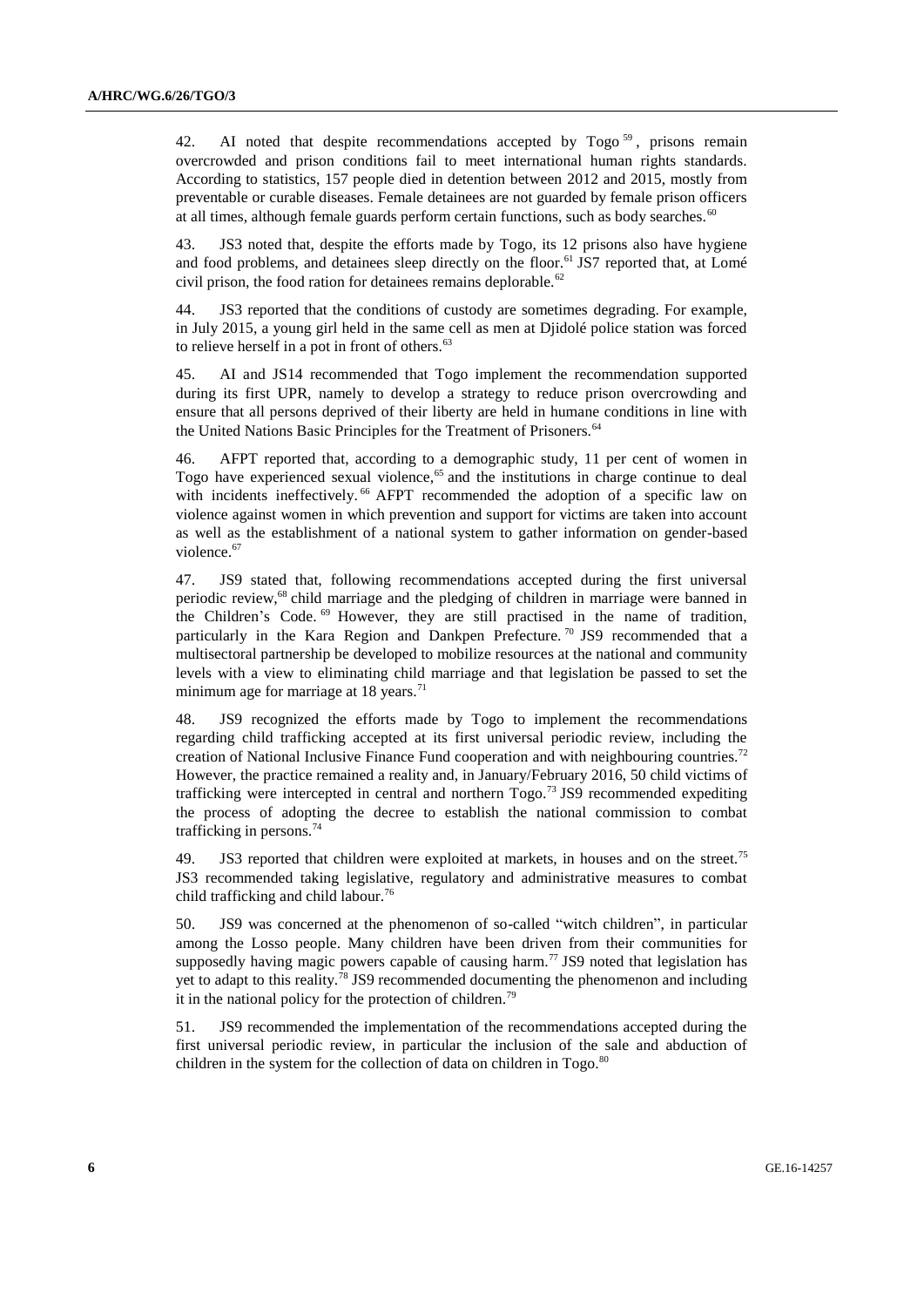#### **3. Administration of justice, including impunity, and the rule of law**

52. According to JS7, the judicial system has not improved, despite the recommendations accepted by Togo at its first universal periodic review.<sup>81</sup> JS7 noted the insufficient number of judges and the lack of adequate and continuous training for judges, lawyers and court officials, which partly explained the slow processing of cases. $82$ 

53. JS14 noted as a sign of progress that special hearings were organized in 2013, which allowed 407 cases to be processed and resulted in the release of 198 detainees. $83$ 

54. JS3 noted that the lack of impartial and prompt investigations has prevented victims of torture from receiving optimal redress and rehabilitation in Togo.<sup>84</sup>

55. AI indicated that a climate of impunity for human rights violations persisted. Police and Gendarmerie officers and the armed forces regularly committed human rights violations with few repercussions. <sup>85</sup> AI recommended that allegations of human rights violations be promptly and impartially investigated and suspected perpetrators brought to justice, and measures put in place to safeguard the independence of the judiciary in line with the related United Nations Basic Principles.

56. According to JS3, the judicial system in Togo still lacks independence and, for poorer people, access to justice remains a problem.<sup>86</sup> Moreover, although the Court of Justice of the Economic Community of West African States adopted, in 2013, a decision in the case of the victims of the post-electoral violence of 2005, some of whom had been left with permanent disabilities, it has not yet been implemented.<sup>87</sup>

57. JS7 regretted that the decree to implement the law on legal aid has not yet been adopted and that, in practice, very few litigants receive legal aid. <sup>88</sup> JS7 and JS12 recommended taking measures to ensure the effectiveness of legal aid.<sup>89</sup>

58. While welcoming the creation of 22 new children's judges,  $90$  JS3 regretted that there is only one Juvenile Division in Lomé, which functions as a preventive detention centre and prison.<sup>91</sup> JS9 noted that children are often detained for excessively long periods at the Juvenile Division, since they are frequently placed in preventive detention, despite it not being in their best interests.<sup>92</sup> JS9 and JS3 recommended building juvenile divisions in the five regions of  $Togo.<sup>93</sup>$ 

## **4. Freedom of expression, association and peaceful assembly, and right to participate in public and political life**

59. AI was concerned that, despite recommendations accepted during its first UPR, <sup>94</sup> Togo adopted laws which restrict the rights to freedom of expression and journalists, and human rights defenders continued to face reprisals for exercising their right to freedom of expression.<sup>95</sup> In addition, the revised Criminal Code had increased sanctions for defamation and created a new ill-defined charge for publishing, broadcasting or reproducing "false news".<sup>96</sup> JS5 and JS1 expressed similar concerns.<sup>97</sup>

60. JS5 was concerned that the President of the NHRC had fled the country further to the publication of a report in 2012 which documented allegations of torture and illtreatment in the context of the coup attempted in 2009 by the National Security Agency.<sup>98</sup> JS8 expressed similar concerns.<sup>99</sup>

61. AI recommended that Togo bring domestic legislation in line with international human rights standards, including by decriminalizing defamation and the charge related to "false news".<sup>100</sup>

62. JS1 noted that radio stations have been closed, journalists have been attacked, and the political authorities have made complaints against journalists. According to JS1, 13 websites were blocked on 3 May 2015 before the announcement of the election results.<sup>101</sup>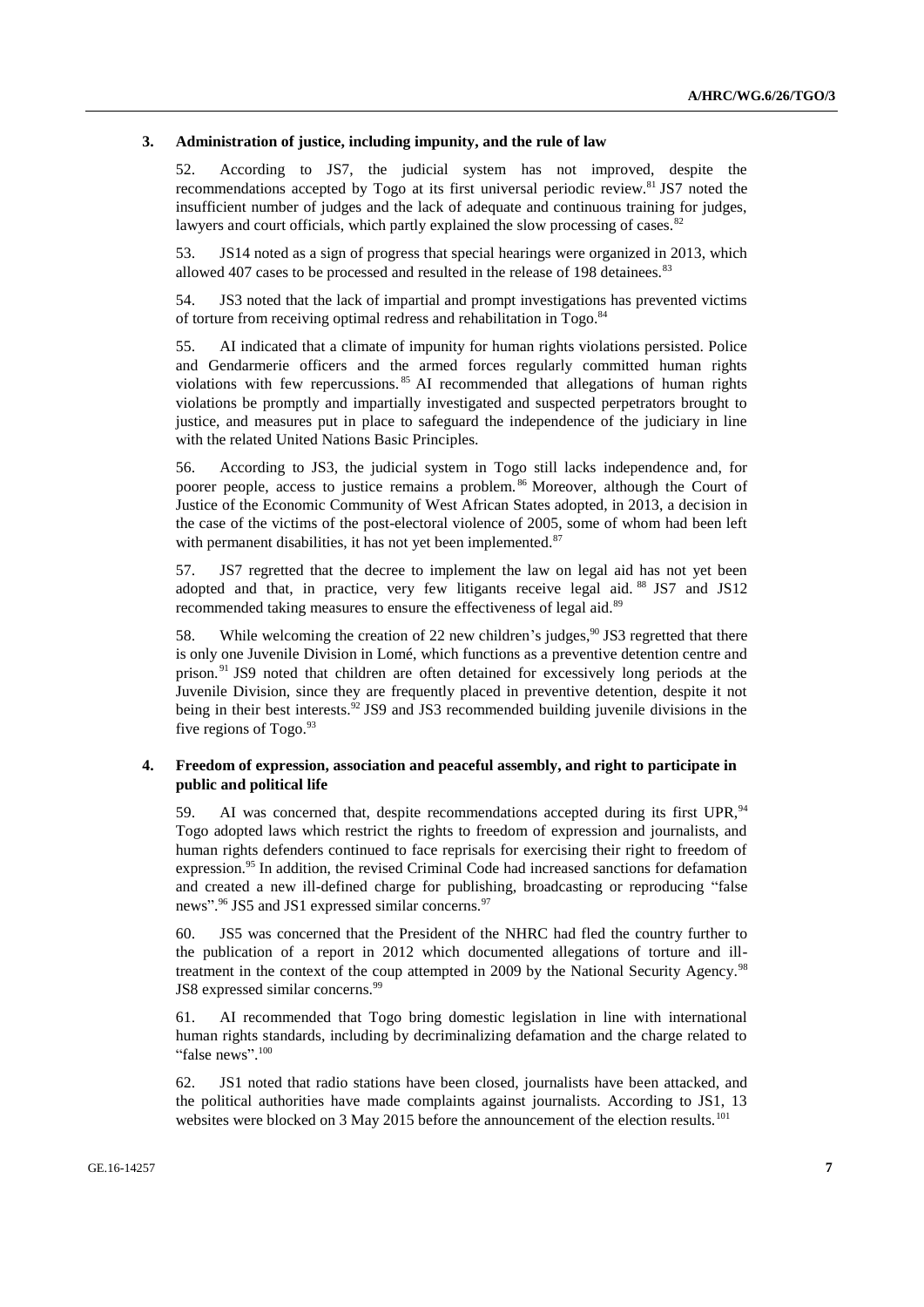63. JS5 and JS8 recommended providing human rights defenders with a safe and secure environment to carry out their legitimate activities and investigate and bring to justice perpetrators of violence against human rights defenders and journalists. <sup>102</sup> JS8 recommended ensuring full respect for the United Nations Declaration on Human Rights Defenders.<sup>103</sup>JS5 and JS1 made a similar recommendation.<sup>104</sup>

64. JS5 and JS8 recommended ensuring the independence and the impartiality of the High Authority for Broadcasting and Communications and to ensure that it can play its role of guaranteeing freedom of expression in Togo.<sup>105</sup> JS1 also recommended strengthening the technical and financial capacities of the institution.<sup>106</sup>

65. JS8 stated that, since 2012, collaboration between civil society actors and government institutions had substantially improved as a result of the establishment of formal channels through which civil society actors can engage with the Government, and particularly due to the initiative to have civil society actors represented in the committees in charge of the implementation of various sectorial government policies.<sup>107</sup>

66. JS8 was concerned that despite recommendations supported by Togo during its first UPR,<sup>108</sup> restrictions on the freedom of expression and assembly persisted.<sup>109</sup> JS8 indicated that authorities have banned protest without following the procedures provided for in the law and have dispersed protests which had been duly notified.<sup>110</sup>JS3 and JS1 expressed similar concerns.<sup>111</sup>

67. AI noted that the revised Criminal Code (2015) further restricts the right to freedom of peaceful assembly. For instance, it holds the organizers responsible for the violent behaviour of some protestors.<sup>112</sup> AI recommended bringing laws which violate the right to freedom of assembly in line with international standards, including the United Nations Basic Principles on the Use of Force and Firearms by Laws Enforcement Officials, and establishing clear rules for the use of force by the security forces in the context of policing demonstrations, and promptly and impartially investigating all allegations of excessive use of force and bringing suspected perpetrators to justice.<sup>113</sup> JS1<sup>114</sup> and JS5 expressed similar concerns.<sup>115</sup>

68. According to JS5, pursuant to article 3 of the 1901 law on the contract of associations, the legal registration of an association can be denied if their objectives are deemed to contravene "morality". Such overbroad provisions allow for excessive discretion. LGBTI organizations cannot be formed or exist and are subjected to institutional discrimination, as article 392 of the 2015 Criminal Code criminalizes "an indecent act or an act against nature committed with an individual of the same sex".<sup>116</sup>

69. AFPT recommended taking measures to promote the equal participation of women in decision-making bodies.<sup>117</sup> JS2 recommended ensuring that women occupied at least 40 per cent of senior government positions.<sup>118</sup>

#### **5. Right to work and to just and favourable conditions of work**

70. JS2 welcomed the Fund to Support Young People's Economic Initiatives for financing the projects of young entrepreneurs, and many young people have benefited. However, the eligibility conditions, in particular the need for a deposit, could lead to the exclusion of vulnerable groups. $^{119}$ 

71. While recognizing the efforts made to give consideration to persons with disabilities, JS2 noted that a great deal remains to be done to achieve equal opportunities in employment.<sup>120</sup>

72. JS2 recommended taking measures for the direct inclusion of vulnerable groups, including persons with disabilities, under the National Programme for the Promotion of Volunteering.<sup>121</sup>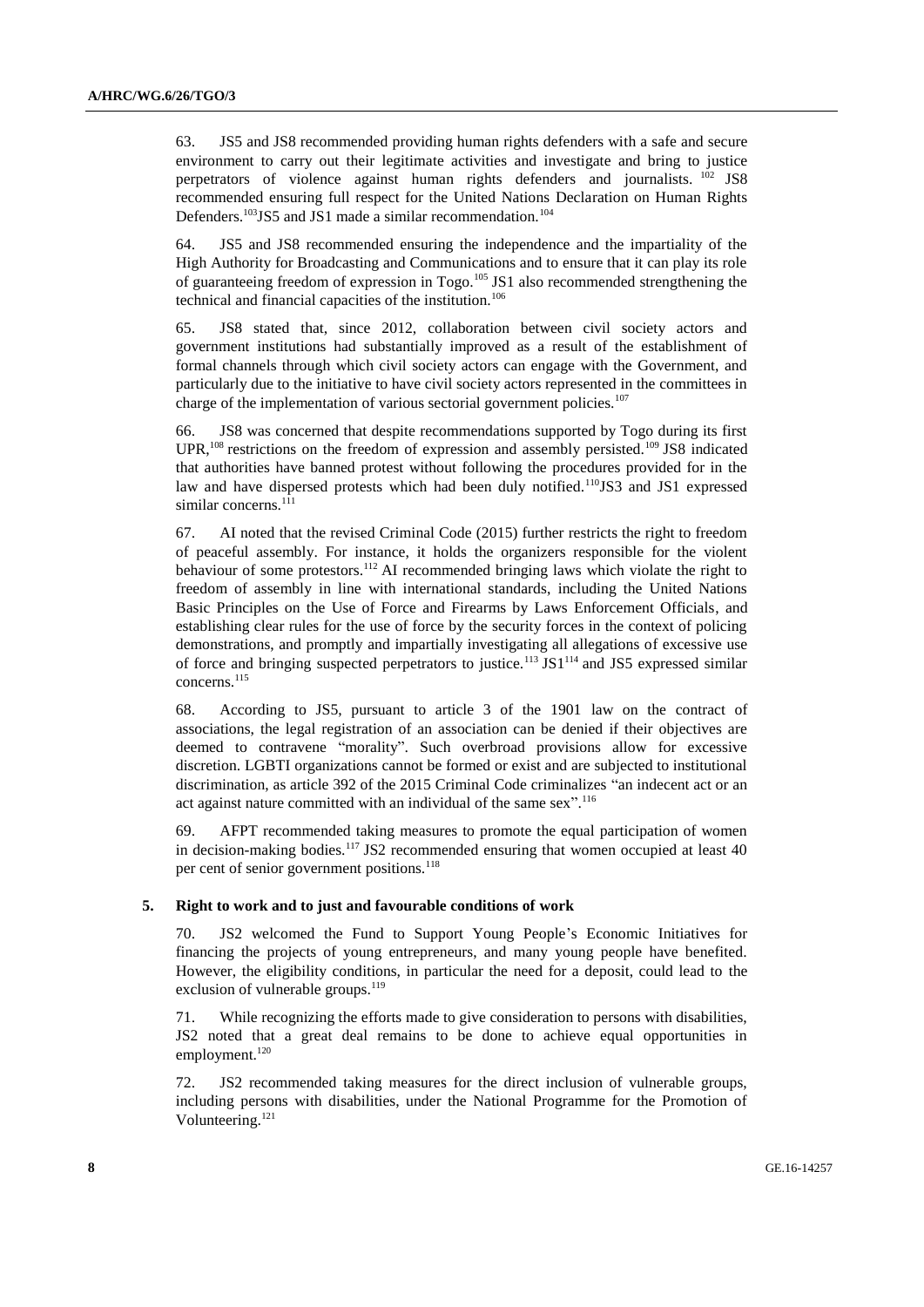73. JS2 was concerned that Togo had only one labour court made up of three judges, which hampers its effectiveness. JS2 recommended the creation of courts and labour inspections in all regions of  $Togo.<sup>122</sup>$ 

#### **6. Right to social security and to an adequate standard of living**

74. JS2 and JS13 were concerned that only civil servants and some employees of private companies are covered by social security.<sup>123</sup>

75. JS2 regretted that, owing to the excessive cost of accommodation in Togo, in particular in Lomé, and household poverty, many citizens, including persons with disabilities, are homeless.<sup>124</sup>

76. JS13 recommended that poverty reduction programmes systematically adopt a human rights-based approach.<sup>125</sup>

77. FIAN noted that, despite the legislation in force, the right to food was an objective that has not yet been reached. Malnutrition, especially in children, is a problem in the phosphate mining area and among women who have left for the Lomé markets.  $^{126}$ Furthermore, phosphate mining has destroyed the economic system of the area, which is based on staple crops.<sup>127</sup> FIAN recommended establishing social protection mechanisms to ensure that the right to food and nutrition is protected in the affected communities, adopting all necessary measures to prevent new phosphate mining projects from causing violations of these rights and implementing preventive mechanisms and mechanisms to improve the access to redress of communities under threat from and affected by phosphate mining.<sup>128</sup>

## **7. Right to health**

78. JS1 welcomed the progress made in terms of the right to health, in particular the consideration given to men who have sex with men in the response to  $HIV/ALDS$ .<sup>129</sup>

79. JS2 noted the positive measures taken to bring health centres closer to the population. However, JS2 regretted that, despite the 2012 national policy, the expected results have not been achieved, owing in particular to the challenges presented by the difficult economic situation.<sup>130</sup> Furthermore, only 5.1 per cent of the 2016 budget was allocated to health care. JS2 recommended that all necessary measures be taken to meet the Abuja target of allocating at least 15 per cent of the overall budget to the health-care sector.<sup>131</sup> DREPAVIE was concerned that nearly 250,000 persons suffer from sickle-cell anaemia in Togo. DREPAVIE encouraged Togo to continue its efforts to control the disease.<sup>132</sup>

80. ADF International recommended that Togo improve the health-care system infrastructure and devote more resources to maternal health.<sup>133</sup>

#### **8. Right to education**

81. JS9 noted that, following recommendations accepted at the first universal periodic review, <sup>134</sup> Togo has exempted pupils at public primary schools from school fees and implemented canteen pilot projects in some schools. Furthermore, 27.6 per cent of current spending is allocated to the education sector, which is much higher than the average for Africa. However, analyses show that nearly 7 per cent of children are still not able to go to school, nearly 23 per cent of those who are able to go to school drop out before the end of primary school, and the situation for girls is particularly concerning. As for grade retention, 21.5 per cent of children repeat a year at primary school, 22 per cent at secondary school and 35 per cent at high school. JS13 was concerned that, in some schools, a corresponding contribution is requested.<sup>135</sup> IIMA recommended taking the necessary measures to ensure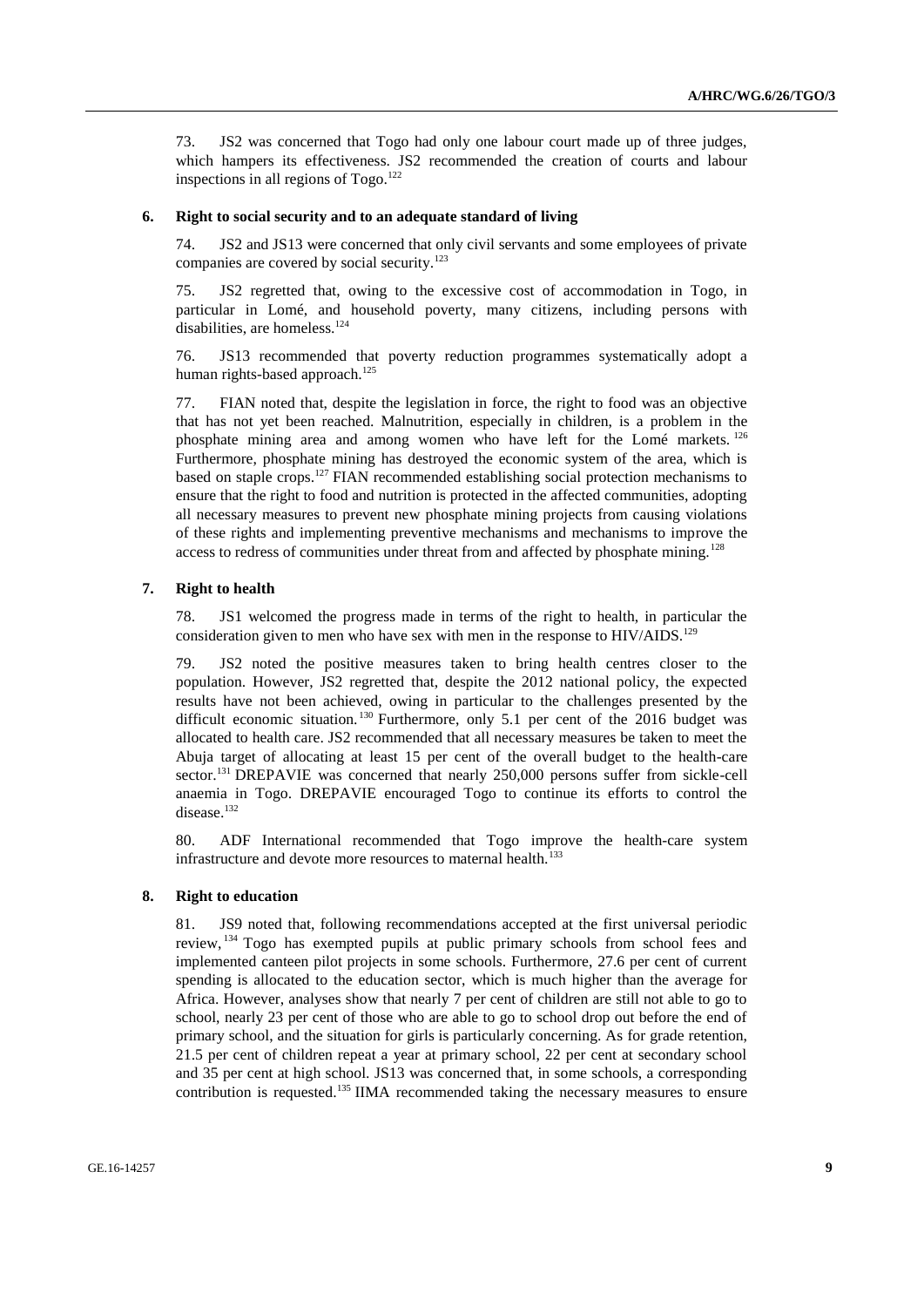that primary education is free, the number of children in school increases, the school dropout rate is reduced and the quality of public education is improved.<sup>136,137</sup>

#### **9. Persons with disabilities**

82. JS2 welcomed the measures, including legislative measures, taken to improve the enjoyment of human rights by persons with disabilities, including the order on the institutional validation of Braille and sign language training manuals, the introduction of inclusive education in the cities of Dapaong and Kara and subsidies for special schools.<sup>138</sup> JS2 recommended extending the programme across the country and establishing a special fund to develop sporting activities for persons with disabilities.<sup>139</sup> JS11 recommended adopting the draft law on the protection of persons with disabilities. $140$ 

#### **10. Right to development and environmental issues**

83. FIAN was concerned at the pollution of land, water, lagoons and rivers, as well as the pollution of seawater on the Atlantic Coast. This pollution is destroying flora and aquatic life, the population does not have drinking water, and plant life has been destroyed, in addition to the ecosystem necessary for subsistence and survival.<sup>141</sup>

84. FIAN noted the dangers to the integrity and safety of persons in the phosphate mining area in the coastal region, which are due to, inter alia, floods, crocodiles and being buried alive during the production of gravel as well as the fact that mining activities destabilized social organization and communities. <sup>142</sup> Furthermore, emigration to neighbouring countries, in particular the emigration of adult men, has increased as a result of the lack of reliable economic activities and the harsh living conditions in the area. Children and young people are idle because they do not go to school or follow a professional training course.<sup>143</sup> Women often go to the Lomé markets to work in petty trade. They sleep in disused houses or in the streets around the markets.<sup>144</sup> According to FIAN, women and children on the street fall victim to harassment and violence. They contract diseases through rape, which is a risk at the markets and on the street, and the unhygienic conditions in which they live.<sup>145</sup>

85. FIAN also noted as a consequence that, whenever the mining company selects a new site, the population is forcibly displaced.

86. FIAN recommended improving the system governing mining activities by: adopting an inclusive approach in which the needs of the population and the results of studies conducted on mining are taken into account; implementing special mechanisms to ensure the participation of women affected or threatened by phosphate mining; ensuring that social and community infrastructure to improve living conditions is put in place by using the profits made from mining to benefit people living in the area; implementing the recommendations of treaty bodies on the subject, in particular reinforcing the legal framework protecting the environment and social rights in the light of the problems caused by mining; and ensuring the implementation of the 2011 law on the contribution of mining companies to local and regional development.<sup>146</sup>

*Notes*

*Civil society*

Individual submissions:

AI Amnesty International (Geneva, Switzerland),

<sup>1</sup> The stakeholders listed below have contributed information for this summary; the full texts of all original submissions are available at: [www.ohchr.org.](http://www.ohchr.org/)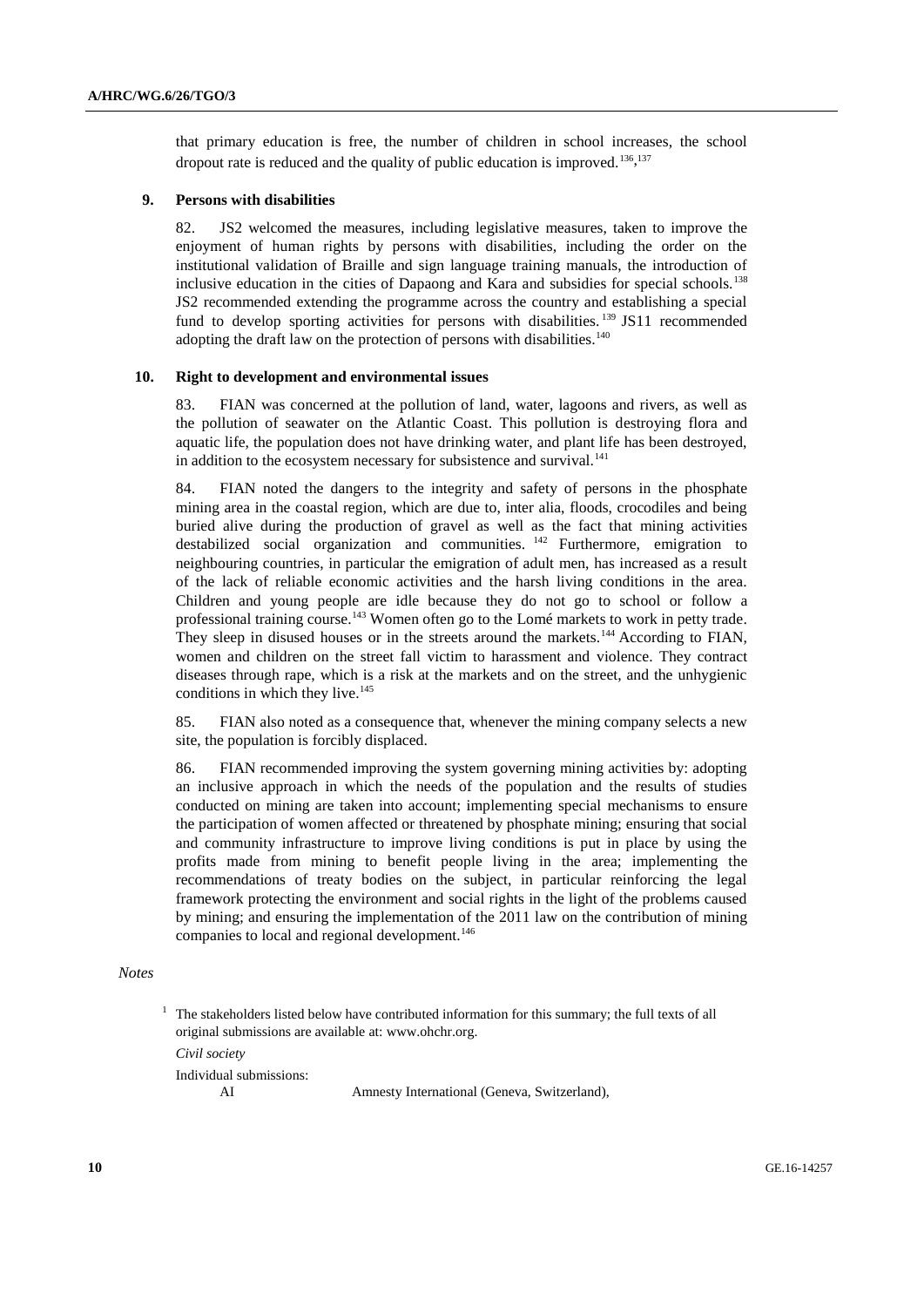| AFPT<br>ADFI                   | Association Femme Plus-Togo (Lomé (Togo);<br>ADF International, (Geneva, Switzerland);                                                                                                                                                                                                                                                                                                                                                                                                                                                |
|--------------------------------|---------------------------------------------------------------------------------------------------------------------------------------------------------------------------------------------------------------------------------------------------------------------------------------------------------------------------------------------------------------------------------------------------------------------------------------------------------------------------------------------------------------------------------------|
| <b>IIMA</b><br><b>DREPAVIE</b> | Istituto Internazionale Maria Ausiliatrice;<br>DREPAVIE- Agir pour la vie, Strasbourg (France).                                                                                                                                                                                                                                                                                                                                                                                                                                       |
| Joint submissions:             |                                                                                                                                                                                                                                                                                                                                                                                                                                                                                                                                       |
| JS1                            | Joint submission 1 submitted by: Afrique Arc-En-Ciel et Sexual                                                                                                                                                                                                                                                                                                                                                                                                                                                                        |
| JS <sub>2</sub>                | Rights Initiative;<br>Joint submission 2 submitted by: Association des Parents et Amis des                                                                                                                                                                                                                                                                                                                                                                                                                                            |
|                                | Personnes Encéphalopathes (APAPE) et Association Togolaise des<br>Personnes à Déficience Auditive pour le Progrès et le Developpement,<br>Lomé (Togo);                                                                                                                                                                                                                                                                                                                                                                                |
| JS3                            | Joint submission 3 submitted by: Action Citoyenne Chretienne pour<br>un Developpement Integral (ACDI), Association Togolaise pour la<br>defense et la promotion des droits humains (ATDPDH); Action pour<br>un Developpement des Populations (ACDEP); Action Populations<br>Plus (APP); Bureau National Catholique de l'Enfance (BNCE);<br>Collectif des Associations contre l'Impunité au Togo (CACIT);<br>Conseil Episcopal Justice et Paix Togo (CEPJ Togo); Dimension<br>Humaine (DH); Programme d'accompagnement oecumenique du  |
|                                | Togo (PAOET); Terre des hommes-delegation du Togo; Uniont<br>Chretienne de Jeunes Gens (UCJG); Lomé (Togo);                                                                                                                                                                                                                                                                                                                                                                                                                           |
| JS4                            | Joint submission 4 submitted by: Afrique Arc-en-Ciel et the Sexual<br>Rights Initiative;                                                                                                                                                                                                                                                                                                                                                                                                                                              |
| JS5                            | Joint submission 5 submitted by: World Alliance for Citizen<br>Participation (CIVICUS) and Concertation Nationale de la Société<br>Civile du Togo (CNSC-Togo) (Togo);                                                                                                                                                                                                                                                                                                                                                                 |
| JS <sub>6</sub>                | Joint submission 6 submitted by: Coalition Togolaise des Défenseurs<br>des Droits Humains (CTDDH), Institut des Médias pour la<br>Démocratie et les Droits de l'Homme (IM2DH) — SOS Journalistes                                                                                                                                                                                                                                                                                                                                      |
| JS7                            | en Danger;<br>Joint submission 7 submitted by: Fédération international de l'action<br>des chrétiens pour l'abolition de la torture (FIACAT) et ACAT<br>(Togo);                                                                                                                                                                                                                                                                                                                                                                       |
| JS8                            | Joint submission 8 submitted by: Front Line Defenders - The<br>International Foundation for the Protection of Human Rights<br>Defenders and Réseau Sentinelle;                                                                                                                                                                                                                                                                                                                                                                        |
| JS9                            | Joint submission 9 submitted by: Forum des Organisations de Défense<br>des Droits de l'Enfant au Togo (FODDET), Plan International Togo,                                                                                                                                                                                                                                                                                                                                                                                              |
| <b>JS10</b>                    | SOS Villages d'Enfants Togo;<br>Joint submission 10 submitted by: Question de Femmes (QDEF),<br>Egalité Maintenant;                                                                                                                                                                                                                                                                                                                                                                                                                   |
| JS11                           | Joint submission 11 submitted by: Arc en Ciel, Réseau des Femmes<br>pour le Développement de la Région des Savanes (REFED/S), Femme<br>Plus Togo (AFPT), Organisation pour le Développement par la<br>Promotion de l'Enfance (ODPE), Programme d0Appui à la Femme et<br>à l'Enfance Déshéritée(PAFED), Construire Ensemble Sokodé<br>(XANALO), Groupe de reflexion et d'action Femme, Democratie et<br>Développement (GF2D), Horizon 21, Association Togolaise pour<br>l'Education aux Droits de l'Homme et à la Démocratie (ATEDHD); |
| JS12                           | Joint submission 12 submitted by: Bureau International Catholique de<br>l'Enfance (BICE), Bureau National Catholique de l'Enfance de Togo<br>(BNCE-Togo), Les Amis pour une Nouvelle Génération des Enfants<br>(ANGE), Friends International-Togo;                                                                                                                                                                                                                                                                                    |
| <b>JS13</b>                    | Joint submission 13 submitted by: Action Sud, Dimension Sociale<br>Togo, Reseau des Associations et ONG Togolaises de l'Education aux<br>Droits de l'Homme, La Ligue des Consommateurs du Togo;                                                                                                                                                                                                                                                                                                                                       |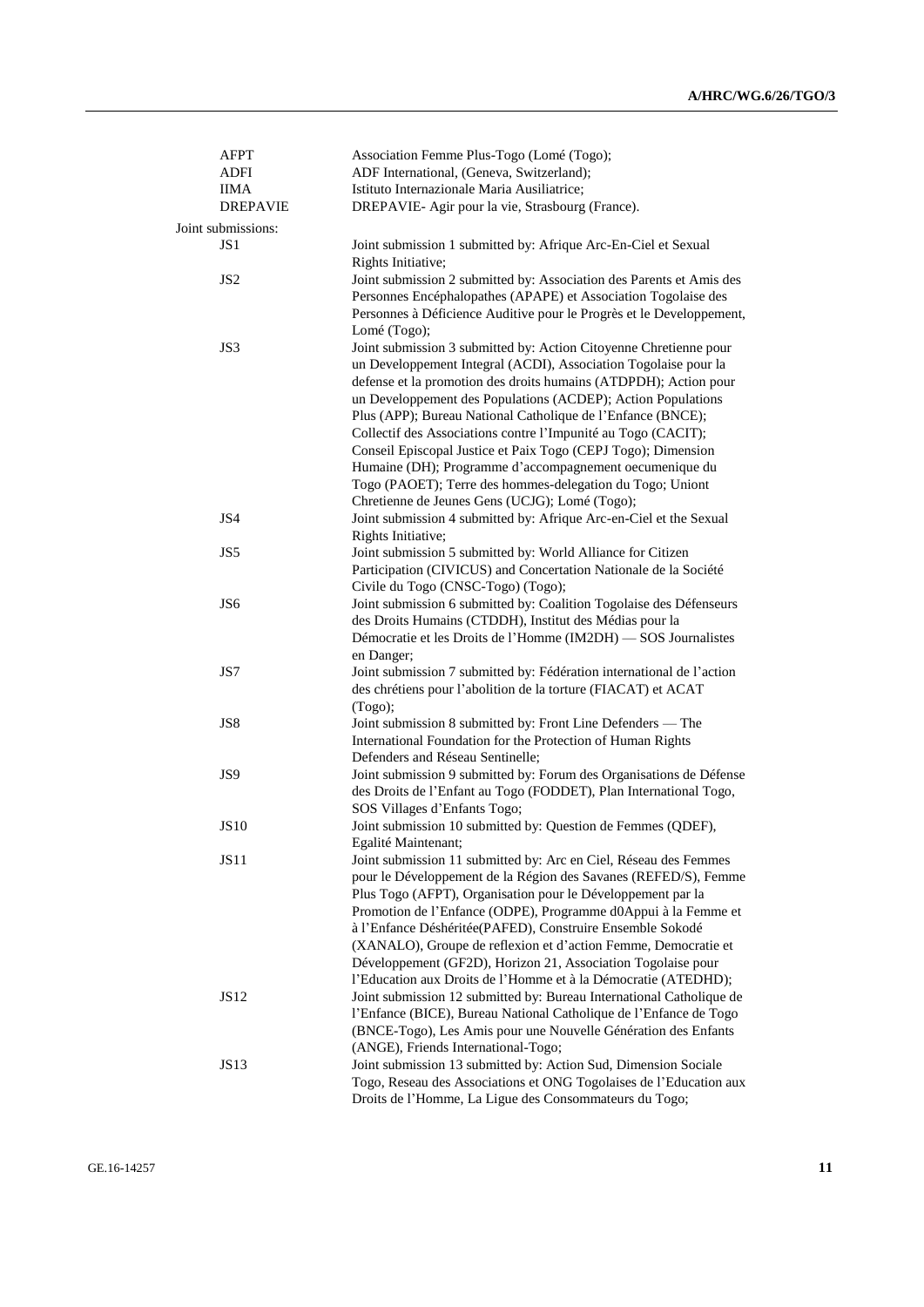|                           | JS14                                               | Joint submission 14 submitted by: Action des Chrétiens pour<br>l'Abolition de la Torture (ACAT Togo), Ligue Togolaise des Droits<br>de l'Homme (LTDH), Associations des Victimes de Torture au Togo<br>(ASVITTO), Agur Plus, Avocats Sans Frontières, Féderation des<br>Organisations de Développement des Savanes (ASPDH). |
|---------------------------|----------------------------------------------------|-----------------------------------------------------------------------------------------------------------------------------------------------------------------------------------------------------------------------------------------------------------------------------------------------------------------------------|
|                           | National human rights institution(s):              |                                                                                                                                                                                                                                                                                                                             |
|                           | <b>NHRC</b>                                        | National Human Rights Commission*, Lomé (Togo).                                                                                                                                                                                                                                                                             |
| 2                         | NHRC, para. 4.                                     |                                                                                                                                                                                                                                                                                                                             |
| $\ensuremath{\mathsf{3}}$ | JS1, para. 6.                                      |                                                                                                                                                                                                                                                                                                                             |
| $\overline{4}$            | NHRC, para. 7.                                     |                                                                                                                                                                                                                                                                                                                             |
| 5                         | JS1, para. 7.                                      |                                                                                                                                                                                                                                                                                                                             |
| 6                         | NHRC page 3.                                       |                                                                                                                                                                                                                                                                                                                             |
| $\tau$                    | NHRC, page 2.                                      |                                                                                                                                                                                                                                                                                                                             |
| 8                         |                                                    | The following abbreviations are used in UPR documents:                                                                                                                                                                                                                                                                      |
|                           | <b>ICERD</b>                                       | International Convention on the Elimination of All Forms of Racial                                                                                                                                                                                                                                                          |
|                           |                                                    | Discrimination                                                                                                                                                                                                                                                                                                              |
|                           | <b>ICESCR</b>                                      | International Covenant on Economic, Social and Cultural Rights                                                                                                                                                                                                                                                              |
|                           | <b>OP-ICESCR</b>                                   | <b>Optional Protocol to ICESCR</b>                                                                                                                                                                                                                                                                                          |
|                           | <b>ICCPR</b>                                       | International Covenant on Civil and Political Rights                                                                                                                                                                                                                                                                        |
|                           | <b>ICCPR-OP1</b>                                   | Optional Protocol to ICCPR                                                                                                                                                                                                                                                                                                  |
|                           | <b>ICCPR-OP2</b>                                   | Second Optional Protocol to ICCPR, aiming at the abolition of the                                                                                                                                                                                                                                                           |
|                           |                                                    | death penalty                                                                                                                                                                                                                                                                                                               |
|                           | <b>CEDAW</b>                                       | Convention on the Elimination of All Forms of Discrimination against                                                                                                                                                                                                                                                        |
|                           |                                                    | Women                                                                                                                                                                                                                                                                                                                       |
|                           | <b>OP-CEDAW</b>                                    | Optional Protocol to CEDAW                                                                                                                                                                                                                                                                                                  |
|                           | <b>CAT</b>                                         | Convention against Torture and Other Cruel, Inhuman or Degrading                                                                                                                                                                                                                                                            |
|                           |                                                    | <b>Treatment or Punishment</b>                                                                                                                                                                                                                                                                                              |
|                           | OP-CAT                                             | Optional Protocol to CAT                                                                                                                                                                                                                                                                                                    |
|                           | <b>CRC</b>                                         | Convention on the Rights of the Child                                                                                                                                                                                                                                                                                       |
|                           | OP-CRC-AC                                          | Optional Protocol to CRC on the involvement of children in armed                                                                                                                                                                                                                                                            |
|                           |                                                    | conflict                                                                                                                                                                                                                                                                                                                    |
|                           | OP-CRC-SC                                          | Optional Protocol to CRC on the sale of children, child prostitution                                                                                                                                                                                                                                                        |
|                           |                                                    | and child pornography                                                                                                                                                                                                                                                                                                       |
|                           | OP-CRC-IC                                          | Optional Protocol to CRC on a communications procedure                                                                                                                                                                                                                                                                      |
|                           | <b>ICRMW</b>                                       | International Convention on the Protection of the Rights of All                                                                                                                                                                                                                                                             |
|                           |                                                    | Migrant Workers and Members of Their Families                                                                                                                                                                                                                                                                               |
|                           | <b>CRPD</b>                                        | Convention on the Rights of Persons with Disabilities                                                                                                                                                                                                                                                                       |
|                           | <b>OP-CRPD</b>                                     | <b>Optional Protocol to CRPD</b>                                                                                                                                                                                                                                                                                            |
|                           | <b>ICPPED</b>                                      | International Convention for the Protection of All Persons from                                                                                                                                                                                                                                                             |
|                           |                                                    | <b>Enforced Disappearance</b>                                                                                                                                                                                                                                                                                               |
| 9                         | AFPT page 3.                                       |                                                                                                                                                                                                                                                                                                                             |
| 10                        | JS3, page 3, JS1, para. 4, AI page 2, JS11, page1. |                                                                                                                                                                                                                                                                                                                             |
| $\frac{11}{2}$            | AFTI, page 1, JS11, page 1.                        |                                                                                                                                                                                                                                                                                                                             |
| 12                        | JS3 page 5, AFPT page 1.                           |                                                                                                                                                                                                                                                                                                                             |
|                           |                                                    |                                                                                                                                                                                                                                                                                                                             |

- 
- <sup>13</sup> AFPT page 1.
- $14$  JS11, page 8, AFPT page 4.
- <sup>15</sup> AI page 1. See recs. 100.14 (Spain), 100.15 (Republic of Moldova), 100.16 (Ghana), 100.17 (Slovenia), 100.18 (Hungary), 100.19 (United States of America) and 100.20 (Nigeria) ((A/HRC/19/10).

- <sup>18</sup> AI page 7 and JS3 page 11.
- $19$  JS3 page 4.
- $20$  AI page 2.
- $21$  AFPT page 2 et AFPT, page 2.
- $22$  JS1, page 8 and JS9, para. 2.4.1, JS12, para. 3.3.

 $16$  AI page 1.

 $17$  AI page 7.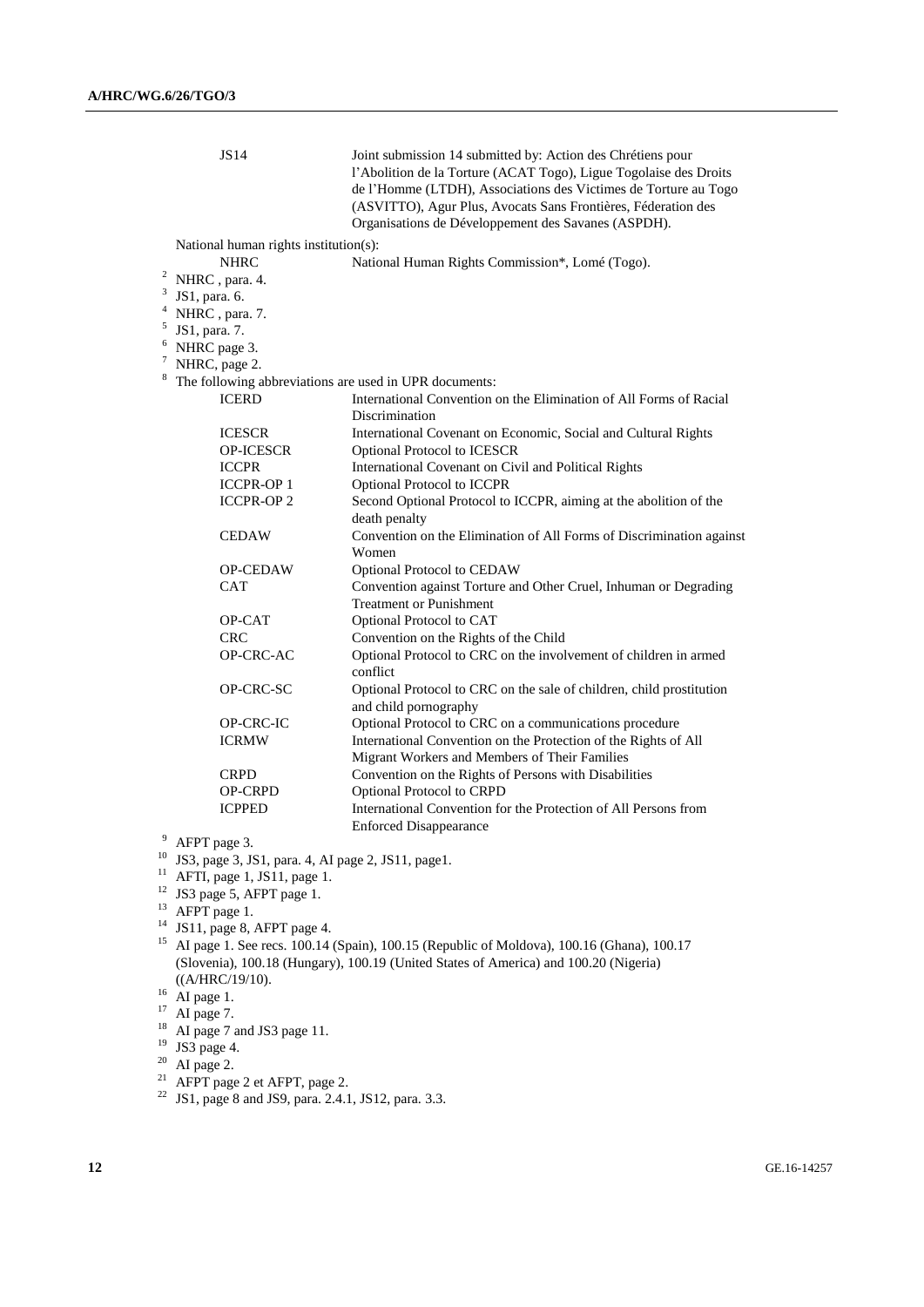- <sup>23</sup> JS9 para 2.2.3.
- <sup>24</sup> JS5 para. 6.5.
- AFPT page 3.
- AFPT page 4.
- <sup>27</sup> AFPT page 3.
- AFPT page 4.
- JS2 page 4.
- AFPT page 4.
- JS10, para. 4.
- JS10, para. 7.
- JS9, para. 2.3.1.
- JS9, para. 2.3.2.
- JS9, para. 2.3.3.
- JS12, para. 8.7.
- IIMA, para. 11 (a).
- IIMA, para. 8.(a).
- JS2 page 4.
- AI page 2.
- AI page 5.
- JS1 para. page 3 et AFPT page 2.
- JS1 page 3.
- AFPT page 4.
- WC, page.1.
- WC, page.2 and JS7 para. 30 and 31.
- JS7 para 32-35.
- JS7 para 35.
- $^{49}$  AI page foot note 5.
- AI page 2. See rec. 110.53 (Chile) (A/HRC/19/10).
- <sup>51</sup> AI page 2, see also JS7para 3 and 4.
- AI page 8, JS3 page 11and JS14 para. 19 (g).
- AI page 2. See recs. 100.50 (Slovenia), 100.51 (Slovakia), 101.5 (Norway) and 101.6 (Germany), (A/HRC/19/10).
- AI page 2.
- JS14, para. 19 (e) . See also JS7, para. 4.
- JS3 page 11.
- AI page 5.
- AI page 8.
- AI page 1. See recs. 100.54 (Benin), 100.55 (Norway), 101.8 (Canada), 101.9 (Benin), 101.10 (Norway) and 101.11 (Germany), (A/HRC/19/10).
- AI page 1.
- JS3 page 7.
- JS7 para. 13.
- JS3 page 7.
- AI page 7 and JS14 para. 19 (b).
- AFPT page 2.
- AFPT page 2.
- AFPTI page 4.
- JS9 page 8. See rec. 100.58 (Canada), 100.59 (Republic of Moldova), 100.61 (Brazil), 100.60 (Slovakia), 100.62 (Cape-Verde) (A/HRC/19/10).
- JS9, para. 2.8.1.
- JS9, para. 2.8.2.
- JS9 para. 2.8.3.
- <sup>72</sup> JS9, para. 2.9.1. See recs. 100.28 (Cape Verde), 100.64 (Turkey) and 101.12 (Mexico), (A/HRC/19/10).
- <sup>73</sup> JS9, para. 2.9.2. See also JS3 page 11.
- JS9 para. 2.9.3.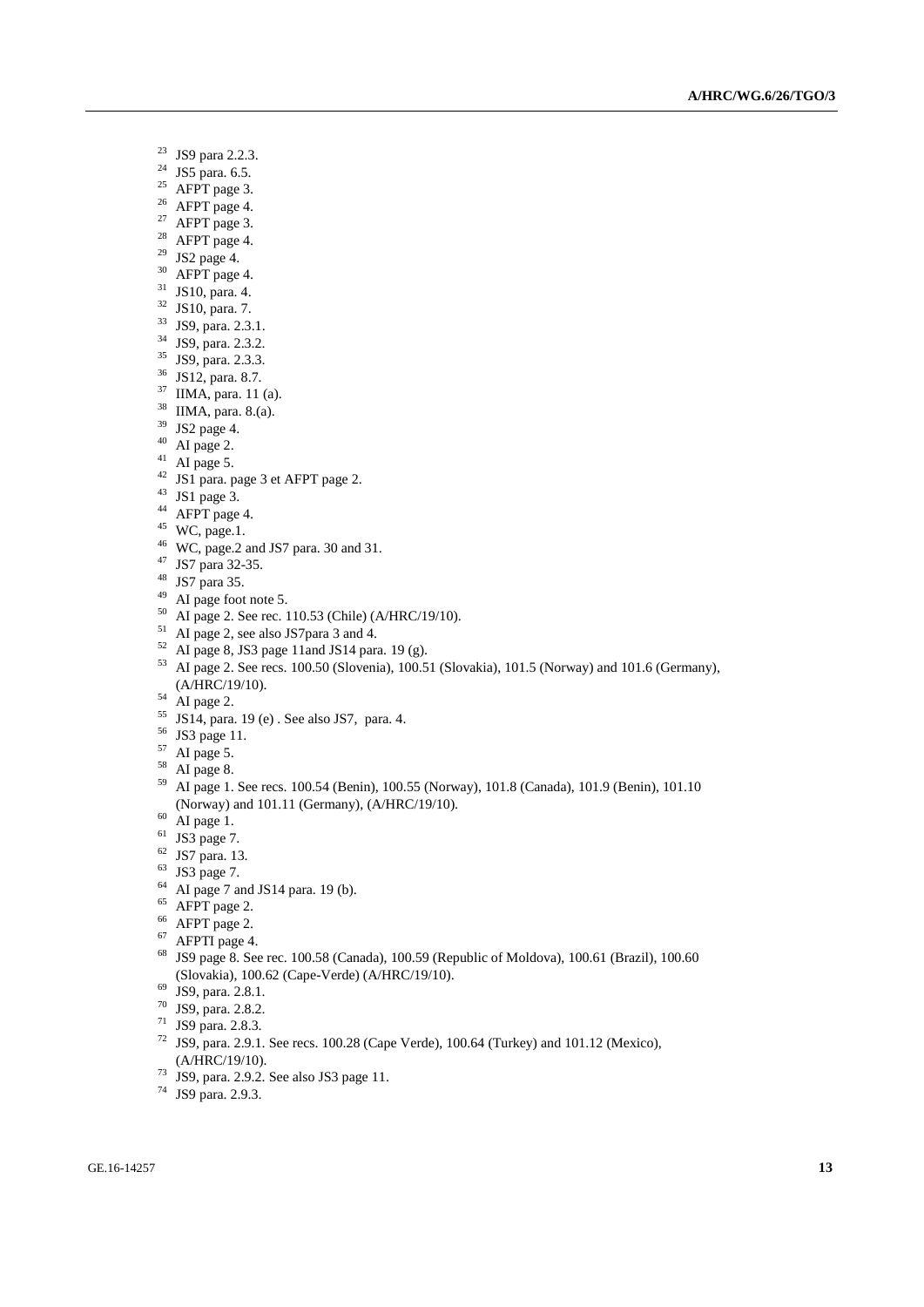- JS3 page 9 et 10.
- JS3 page 11.
- JS9 para. 3.2.1.
- JS9 para. 3.2.2.
- JS9, para. 3.2.3.
- JS9 para. 2.5.3. See rec. (Mexico), (A/HRC/19/10).
- JS7, para. 19. See rec. 1001.11 (Nigeria), 100.67 (Islamic Republic of Iran), 100.85 (Chad), and101.14 (Spain) , (A/HRC/19/10).
- <sup>82</sup> JS7 para. 20, See reco. 100.31 (Islamic Republic of Iran).
- JS14, para. 3.
- JS3 page 8.
- AI page 6.
- JS3 page 5.
- JS3 page 7.
- $\frac{88}{89}$  JS7 para. 24.
- JS7 para. 27 and JS12, para. 4.2.
- JS3 page 6.
- JS3 page 10.
- JS9, para. 2.6.2.
- <sup>93</sup> JS3 page 10 and JS9 para. 2.6.3.
- <sup>94</sup> AI page 1. See recs. 101.15 (Ghana), 101.16 (Australia), 101.17 (Slovenia), and 101.18 (United Kingdom), (A/HRC/19/10).
- AI page 2.
- AI page 3, JS1, para. 4, para 24-30, and JS8, para. 22-25.
- <sup>97</sup> JS5 para. 4.3.
- JS5, para. 3.4.
- JS8, para. 4.
- AI page 7.
- JS1 para. 22.
- JS5 para. 6.2 and JS8 para. 26. See also JS1, para 48.
- JS8, para. 26 (a).
- JS5, para. 6.3 and JS1, para. 41.
- <sup>105</sup> JS5, para. 6.3.
- JS1, para. 44.
- JS8, para. 3.
- See rec. 101.16 (Australia), 101.15 (Ghana), 01.17 (Slovenia) and 100.18 (United Kingdom) (A/HRC/19/10).
- JS8, para. 6.
- JS8, para. 12.
- <sup>111</sup> JS1 para. 32-39.
- AI page 2 and 3.
- $^{113}$  AI page 7.
- <sup>114</sup> JS1, para. 54.
- <sup>115</sup> JS5 para. 5.4-5-7.
- <sup>116</sup> JS5 para. 2.2 and 2.3.
- <sup>117</sup> AFPT page 4.
- <sup>118</sup> JS2 page 5.
- <sup>119</sup> JS2 page 4.
- <sup>120</sup> JS2 page 4.
- JS2 page 5.
- JS2 page 5.
- JS2 page 5 and JS13 para. 8.
- JS2 page 6.
- JS13, para. 34 (c).
- FIAN, para. 7.
- <sup>127</sup> FIAN, para. 10.